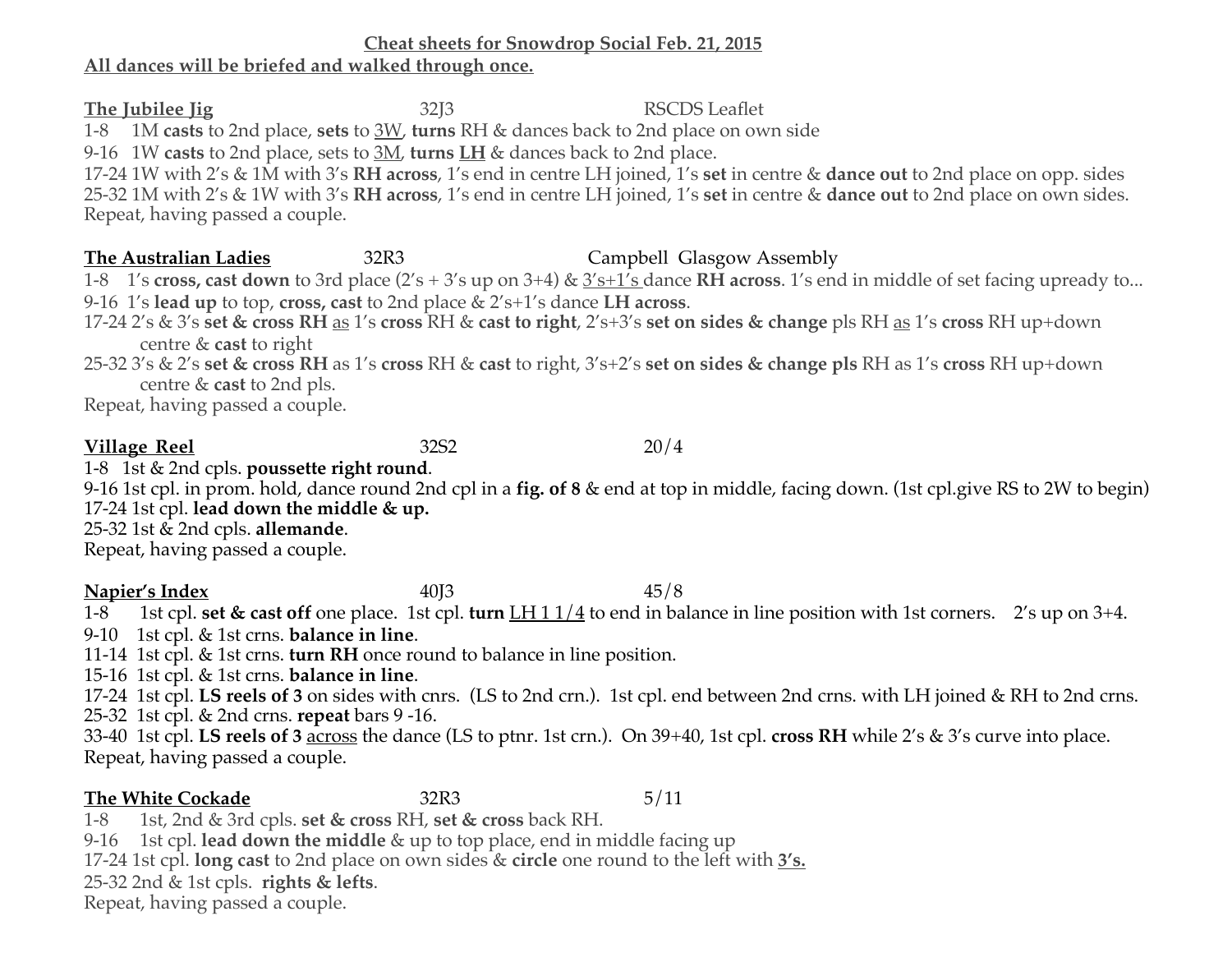### **Gang the Same Gate** 32S3 36/4

- 1-8 1st cpl. **cross** RH, **cast** off 2 places (2's+3's up), **cross** RH & **cast up** to 2nd place (3's down).
- 9-16 1st cpl. **set advancing** passing LS, end back to back, **turn** 1st cnrs BH, **1/2 reel of 4** with 2nd cnrs. At end 1st cpl pull RS back to end in middle 1M facing down between 2nd cpl & 1W between 3rds facing up
- 17-24 1st cpl. **set advancing** passing LS end back to back, **turn** 2nd cnr persons BH, **1/2 reel of 4** with 1st cnrs. At end 1st cpl curve round into 2nd place opp. side (end 3,1,2 all on opp. side)
- 25-28 All **Set & Link for 3** ending facing up & down

29-32 All **Set & Link for 3.**

Repeat, having passed a couple.

### **Scottish Reform** 32J2 (3 cpl. sets) 3/1

1-41st cpl. **1/2 turn** RH into centre to **Balance in line** across with 2nd cpl.

5-8 **1/2 turn** 2's into centre LH & **Bal-in-Line**

9-121's **1/2 turn** 2nd cpl. LH & again **Bal-in-Line across**,

13-16 1's **turn** RH moving up to org. places.

17-24 1st cpl. **lead down the middle & up**

25-32 1st & 2nd cpls. **Poussette**.

Repeat, having passed a couple.

**The Robertson Rant** 80S4 Sq. set 39/8

1-8 All **circle** 8H round & back

9-16 All W dance **RH across 1/2 way** & **turn** opp. Man LH, all W dance **1/2 RH across** & **turn** ptnr. LH ("Double Ladies' Chain") 17-24 1st+3rd's **reel of 4** with women starting by passing LSh as their ptnrs. **set** for 2 bars.

25-32 All **set** (Highland Schottische) to corners & **turn** twice

33-40 2nd & 4th's **reel of 4** with women starting by passing LSh as ptnrs. **set** for 2 bars.

41-48 All **set** (HS) to corners & **turn** twice

49-56 All women **circle** left, **set to & turn** partners 2H

57-64 All Men **circle** right, **set to & turn** partners 2H

65-72 **Grand Chain** (one step per hand)

73-80 All **Allemande** anti-clockwise once round set.

**Bratach Bana 32R3** Drewry Bon Accord Bk.

1-4 1st cpl. **turn** RH, **cast off** one place. 2's up on 3+4.

5-8 1st cpl. **half figure of 8**, 1W around 2nd M, 1st man around 3rd W

9-12 **Half RS reels of 3** on the **sides** (1W down, 1M up)

13-16 **Half LS reels of 3 across** the dance (1W down, 1M up))

17-24 1st cpl. **turn** 3/4 Left hands, **turn** RH with 1st cnr. person on own side, **pass** ptnr. RS, **turn** 2nd cnr. person on own side RH into prom. hold

25-28 1st cpl. with 2nd. corners **change places** diagonally passing RS, 1's ending 2nd place opp. side.

29-32 **Diagonal half rights & lefts** with 1st corner persons, (1W down, 1M up)

Repeat, having passed a couple.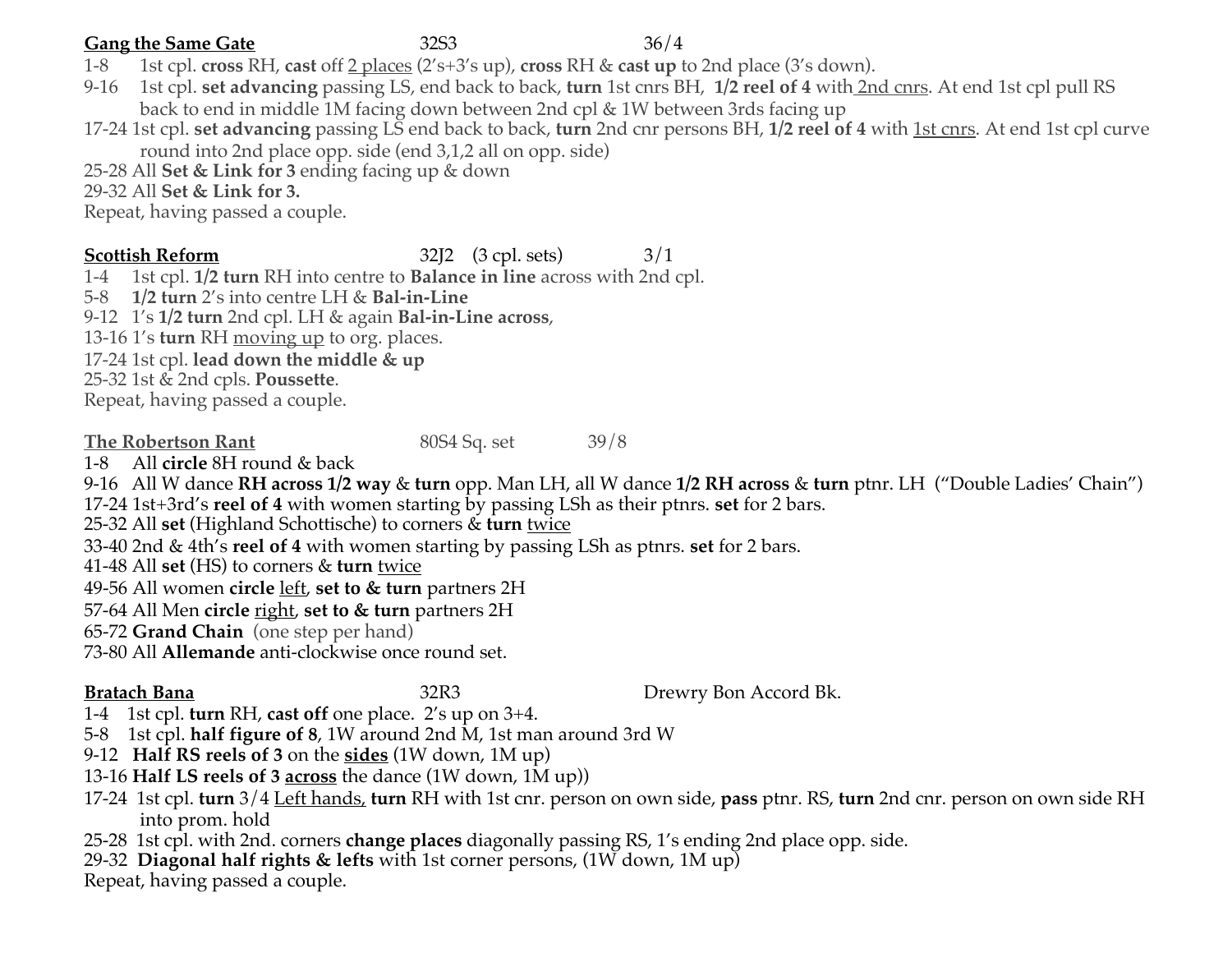### **12 Coates Crescent** 32S4 40/5

- 1-8 All 4 cpls. **set & cross RH, set & cross RH.**
- 9-12 1st cpl. with NH **dance down** as 4th cpl. **dance up**, **meet** & 1+4 W **dance out** between 2+3W & **cast back** to orig. place as 1+4 M dance out between 2+3 men & **cast back** to place.
- 13-16 1st cpl. **lead down** to 4th place. 2,3,4 step up on bars 15+16.

17-24 3rd & 4th cpls. (in middle) **rights & lefts.**

25-32 2nd with 3rd and 4th with 1st **four hands round & back.**

Repeat with a new top couple.

**<u>Iennifer's Jig</u>** 32J3 Drewry Silver City Bk.

1-8 1st, 2nd & 3rd cpls. **set & cross RH, set & cross back RH**. 2's end facing out.

9-16 1st & 2nd cpls. **double figure of 8**. 1's cross down to begin as 2's cast up.

- 17-24 1st, 2nd & 3rd cpls. dance **Inveran Reels.**
- 25-32 1st cpl. followed by 2nd **lead down** the dance for 3 steps. On bar 28-29 **both cpls. turn ptn. RH once round** while moving up & then with 2's leading **dance up** to new places.

Repeat, having passed a couple.

# **John of Bon Accord** 32R3 33/5

- 1-4 1st cpl. & 2W dance a RS **1/2 reel of 3** across the dance. 2nd woman finishes in 1st man's place.
- 5-8 1st cpl. & 2M dance a LS **1/2 reel of 3** across the dance. 2nd man finishes in 1st woman's place.
- 9-12 1st cpl. & 3W dance a RS **1/2 reel of 3** across the dance. 3W finishes in 2nd man's place.
- 13-16 1st cpl. & 3M dance a LS **1/2 reel of 3** across the dance. 3rd man finished in 2nd woman's place. 1st cpl. end in 3rd place, **own sides**.
- 17-20 1st cpl. **turn** RH & **cast up** one place on own sides. 3's step down on 19+20.
- 21-24 1st cpl. dance **1/2 figure of eight** up round 2nd cpl.
- 25-28 2nd,1st & 3rd cpls. **turn** partners right hands 3/4 round to finish in a line up & down the dance, facing partners, retaining right hands and all **set**.
- 29-32 2nd, 1st & 3rd cpls **turn** RH to finish on own sides; join hands & **set** to partners.

Repeat, having passed a couple.

# **The Belle of Bon Accord** 32S4 **Drewry Deeside Bk.2**

- 1-4 1st W **dance down** btw 2nd cpl & **cast up** round 2nd M to end in ctr of dance facing down, while 1M **dances across** the set & **cast round** 2W to end in ctr of dance facing up. 3rd cpl. dance similarily.
- 5-8 1st & 2nd and 3rd & 4th cpls **RH across.**
- 9-16 1st & 3rd **reel of 4** up & down ctr. of dance.
- 17-18 1st & 3rd cpls **turn ptn. 3/4** moving down one place as they do so: end facing up while 2nd & 4th cpls. **dance up the sides (1 step) and in (1 step)** to end facing down the dance.
- 19-20 All **set** to cpl. facing.
- 21-24 1st & 2nd and 3rd & 4th cpls. **4 hands round to left**. End on sides.
- 25-28 1st & 3rd **lead up RH**, **cross** to own sides & **cast off** 1 place.
- 29-32 1st & 3rd cpls **turn** once round BH end facing down : 1st cpl **dance down** to 4th place while 3rd cpl. **cast up** to 2nd place. Repeat with new 1st & 3rd cpls.